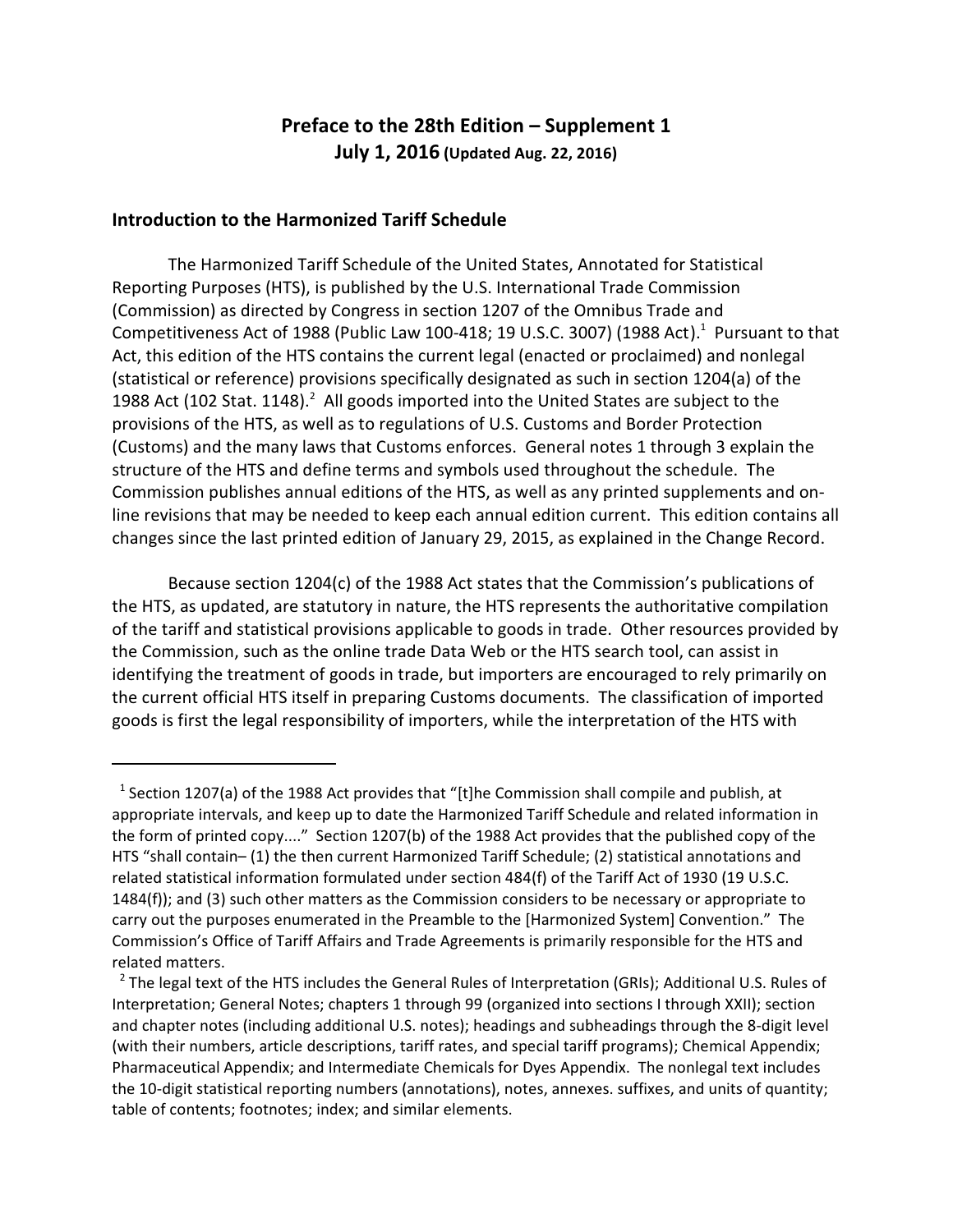regard to such goods is the responsibility of Customs. Except for goods listed in the Notice to Exporters, goods being exported from the United States can also be reported under the HTS provisions covering them; the goods listed in that Notice must instead be reported under provisions of Schedule B,<sup>3</sup> administered by the United States Census Bureau (Census).

The HTS contains the structured nomenclature commonly known as the Harmonized System (HS),<sup>4</sup> whose numbered provisions appear in the schedule as 4-digit headings and subordinate 6-digit subheadings of chapters 1 through 97. $^5$  The narrowest legal categories appear as 8-digit U.S. subheadings together with their rates of duty; some HS product categories are not subdivided but end in zeroes and have U.S. duty rates attached to them. Statistical provisions that may appear at the 10-digit level do not affect the legal classification of goods in trade. The 4- and 6-digit HS provisions are administered by the World Customs Organization (WCO), and their wording, numbering, and coverage are internationally agreed and subject to periodic changes (usually implemented every five years, with the last such changes effective in 2012). $^6$  In general, requests for changes in the HS notes or nomenclature should be submitted first to the Commission for appropriate review and potential submission to the WCO, while changes in HTS legal provisions or rates of duty must be enacted.

The HS General Rules of Interpretation (GRIs) and the Additional U.S. Rules of Interpretation are applied to the legal provisions of chapters 1 through 97 to determine how goods should be classified in the headings and subheadings of the HTS. Although classification is largely uniform among countries using the HS, national differences may exist due to judicial or customs rulings or national legislation, and may also exist with regard to newly developed types of goods. Because the HTS is a hierarchical system of product description, in which goods are classified "from the top down," it is not possible to classify all goods in trade by doing an electronic search. Thus, the potentially applicable 4-digit headings should first be compared to find the most specific heading; once a heading is chosen, its provisions at the first indentation level in the nomenclature structure should be compared, and that comparison continues at each indentation level until a legal classification is possible. Goods are classified in the provisions of chapters 1 through 97, although many shipments may be eligible for different duty treatment under U.S. chapters 98 or 99 on proper documentation.

<sup>&</sup>lt;sup>3</sup> See <http://www.census.gov/foreign-trade/schedules/b/>.

<sup>&</sup>lt;sup>4</sup> The Harmonized Commodity Description and Coding System is set forth in an annex to the Harmonized System Convention administered by the World Customs Organization (WCO), and became effective for the United States as of January 1, 1989.

 $<sup>5</sup>$  A "heading" is a provision whose article description is not indented, while a "subheading" (6- or 8-</sup> digit) has an indented and subordinate description covering a subset of the heading's product scope.

 $^6$  These changes are proclaimed in the HTS by the President under section 1206 of the 1988 Act, following a USITC investigation under section 1205 of that Act and the required Congressional lay-over. See sections 1205-1206 of the 1988 Act (19 U.S.C. 3005-3006).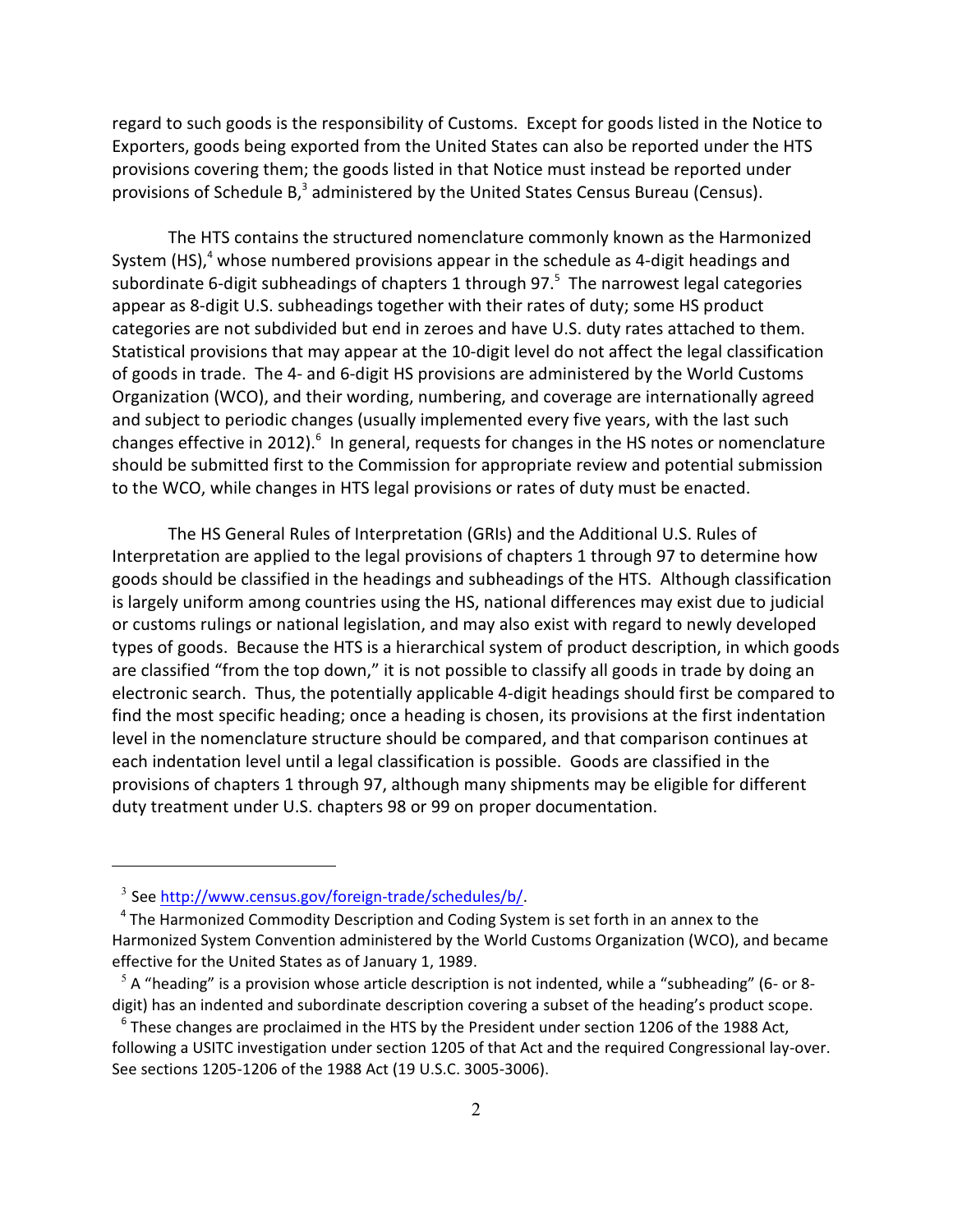The nonlegal statistical elements that appear in the HTS are formulated by an interagency committee authorized under section 484(f) of the Tariff Act of 1930 (19 U.S.C. 1484(f)) and chaired by the Commission. Information about the operation of this Committee and procedures for requesting statistical changes in the HTS or in the export schedule, Schedule B, are set forth later in this preface. Other nonlegal elements are included for the convenience of the user. For example, footnotes (which may elaborate on a provision or refer to another HTS provision) are merely informational, their presence or absence has no legal effect, and the language contained in footnotes has no effect on the legal text or its interpretation. Compiler's notes are also added to provide information to users of the HTS, especially where provisions have expired or may not have been updated. A list of legal instruments and nonlegal actions affecting each HTS edition is set forth in the preface and, together with the change record and chapters 98 and 99, should be consulted to locate any actions that may apply to specific goods. (See changes pertaining to the current edition, below.)

Note that this edition of the HTS does not contain complete updates to the rules of origin used to determine product eligibility under U.S. free trade agreements. Updates to existing rules are negotiated to take into account the changes made in the HS, which are reflected in the HTS and the national schedules of partner countries. A Compiler's Note set forth below the Additional U.S. Rules of Interpretation provides updated information on the status of each agreement's rules. Customs officials should be consulted when the rules of origin and the numbering and structure of updated headings/subheadings do not align.

As noted earlier, the HTS is printed and posted for January 1 of each year in which staged duty reductions or other major legal changes must be reflected. Online electronic revisions to the printed HTS are posted to the Commission's web site ([www.usitc.gov](http://www.usitc.gov)) periodically when the HTS is changed, along with links to the public laws, Presidential proclamations or *Federal Register* notices that make such changes. Large-scale changes affecting many chapters may also be issued as printed supplements; however, in some years no printed supplements are issued and all changes are reflected in online revisions. The entire HTS is posted for each revision, even if changes are not made in all chapters. Using the change record for a revision can identify its modifications, but the change records for individual revisions in any year are not cumulative of all changes since the last printed edition or supplement. Each revision's preface lists the documents making legal or statistical changes noted in the change record. The change record in any printed edition or supplement contains all changes since the previous printed document (and thus cumulates all changes from online revisions since that printing).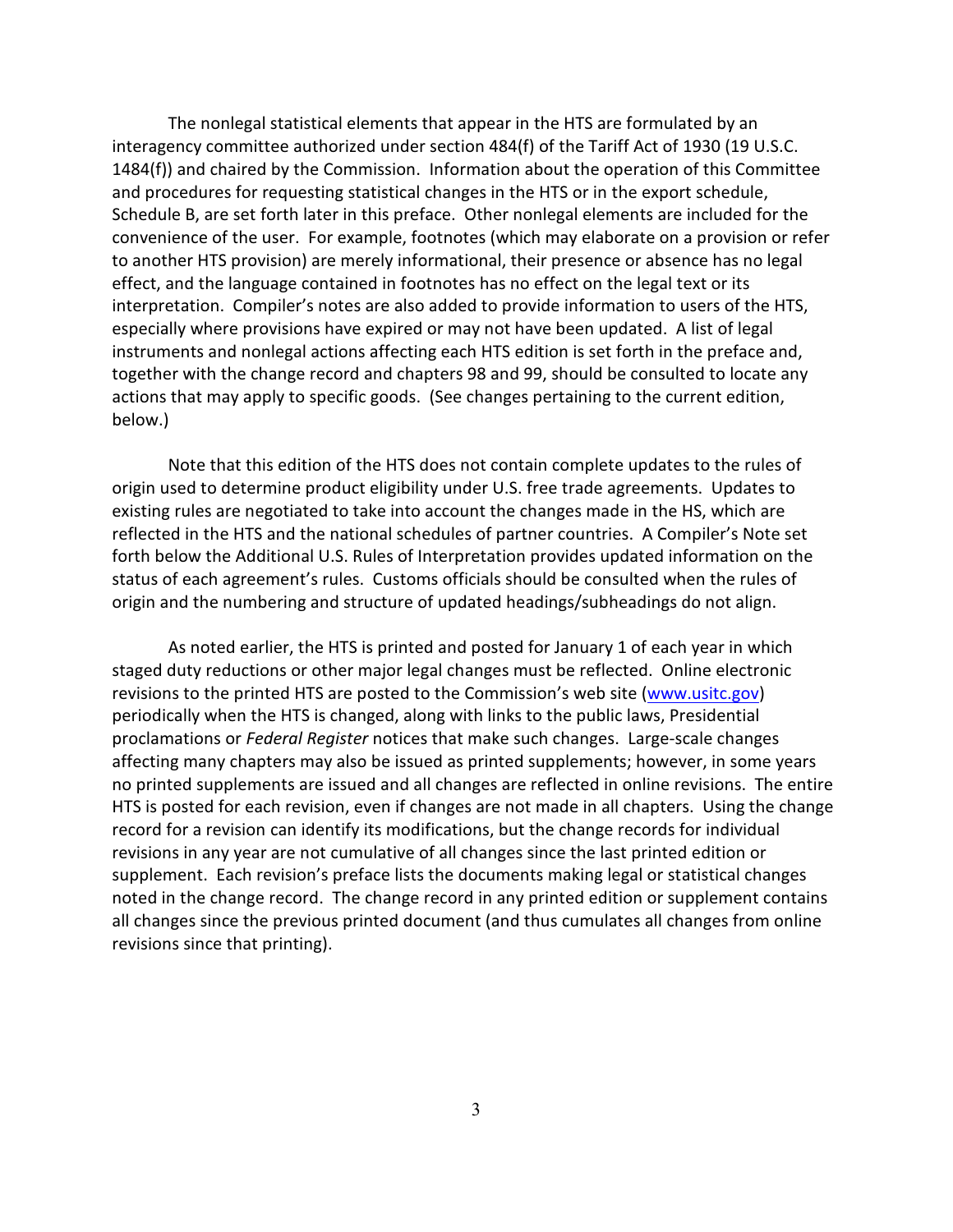## **Changes in the current edition**

Certain provisions of H.R. 644 (as enrolled), the Trade Facilitation and Trade Enforcement Act of 2015, are reflected in chapters of the schedule reposted electronically after January 1, 2016; other provisions of that bill (performance outerwear) are reflected in the August 22, 2016, updated online version of the tariff schedule. The principal changes in this edition reflect the following instruments issued and actions taken since January 1, 2016:

- (1) Trade Facilitation and Trade Enforcement Act of 2015, Public Law 114-125 (enacted February 24, 2016) (in particular, amendments to chapters 62, 64 and 98, effective as indicated in the change record to this schedule);
- (2) Trade Preferences Extension Act, Public Law 114-27, section 602 (enacted June 29, 2015) (extending and amending GSP and AGOA and changing the duty treatment of protective active footwear), effective July 14 and 29, 2015, and other dates provided therein;
- (3) Presidential Proclamation 9466 of June 30, 2016: To Implement the World Trade Organization Declaration on the Expansion of Trade in Information Technology Products and for Other Purposes (81 F.R. 44127), effective July 1, 2016 and other dates specified in annexes;
- (4) Presidential Proclamation 9383 of December 21, 2015: To Take Certain Actions Under the African Growth and Opportunity Act and for Other Purposes (80 F.R. 80615), effective January 1, 2016, and other dates specified in annexes;
- (5) Presidential Proclamation 9333 of September 30, 2015: To Modify Duty-Free Treatment Under the Generalized System of Preferences and for Other Purposes (80 F.R. 60249), effective October 1, 2015, and other dates specified in annexes;
- (6) Changes approved by the Committee for Statistical Annotation of Tariff Schedules (formulated pursuant to section 484(f), Tariff Act of 1930, as amended), effective July 1, 2016;
- (7) United States Census Bureau changes in the Notice to Exporters, Schedule C (Classification of Country & Territory Designations for U.S. Import Statistics) and Schedule D (Customs District and Port Codes);
- (8) Corrections of nonsubstantive typographical or format errors in prior editions.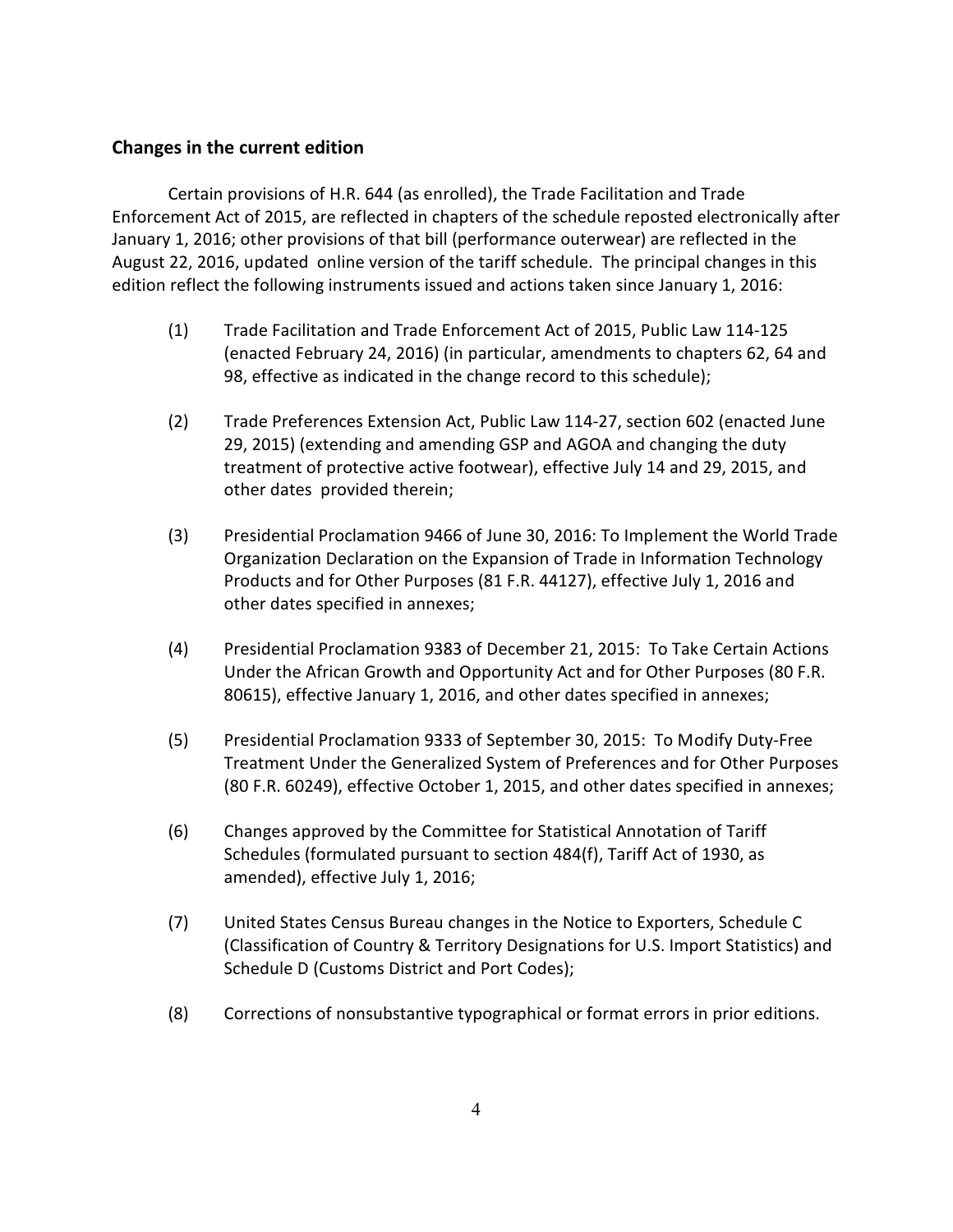## **Statistical reporting under the HTS**

The statistical annotations contained in the HTS are used to gather trade data on specified classes of merchandise that are narrower than those indicated in legal provisions. The annotations (including their statistical suffixes and units of quantity) specify particular information that must be supplied on customs entry and withdrawal forms or in electronic filings with respect to imported or exported articles. As noted above, for all products other than those specified in the Notice to Exporters, HTS 10-digit provisions may be used in place of the provisions of Schedule B for reporting exports on the shipper's export declaration or under the program for electronic reporting of exports. The regulations and procedures of Customs and of Census should also be consulted to ensure that statistical reporting is correct and that all procedural and legal requirements are met. Note that the legal provisions of the HTS control the tariff classification of merchandise, and that importers are legally responsible for applying all legal provisions of the HTS in doing so. Merchandise must be described by the superior 4-,

6-, and/or 8-digit legal provision of the HTS in order to be reported under any 10-digit statistical reporting number.

Interested parties or their representatives may request changes to the statistical annotations of the HTS or Schedule B. Such requests should be made under section 484(f) of the Tariff Act of 1930<sup>7</sup> and directed to the Committee for Statistical Annotation of Tariff Schedules. Requests should be submitted no later than **March 15** for changes to be effective on the subsequent July 1, and no later than **July 15** for changes to be effective on January 1 of the following year. Parties should specify if the proposed change relates only to the HTS or Schedule B, or to both. These requests should be submitted to the Committee Chairman at the address below, or by electronic mail to [484f@usitc.gov](mailto:484f@usitc.gov).

Chairman

 The Committee for Statistical Annotation of Tariff Schedules United States International Trade Commission Washington, D.C. 20436

 $^7$  Sec. 484(f) reads as follows:

<sup>&</sup>quot;(f) Statistical Enumeration.– The Secretary, the Secretary of Commerce, and the United States International Trade Commission shall establish from time to time for statistical purposes an enumeration of articles in such detail as in their judgment may be necessary, comprehending all merchandise imported into the United States and exported from the United States, and shall seek, in conjunction with statistical programs for domestic production and programs for achieving international harmonization of trade statistics, to establish the comparability thereof with such enumeration of articles. All import entries and export declarations shall include or have attached thereto an accurate statement specifying, in terms of such detailed enumeration, the kinds and quantities of all merchandise imported and exported and the value of the total quantity of each kind of article."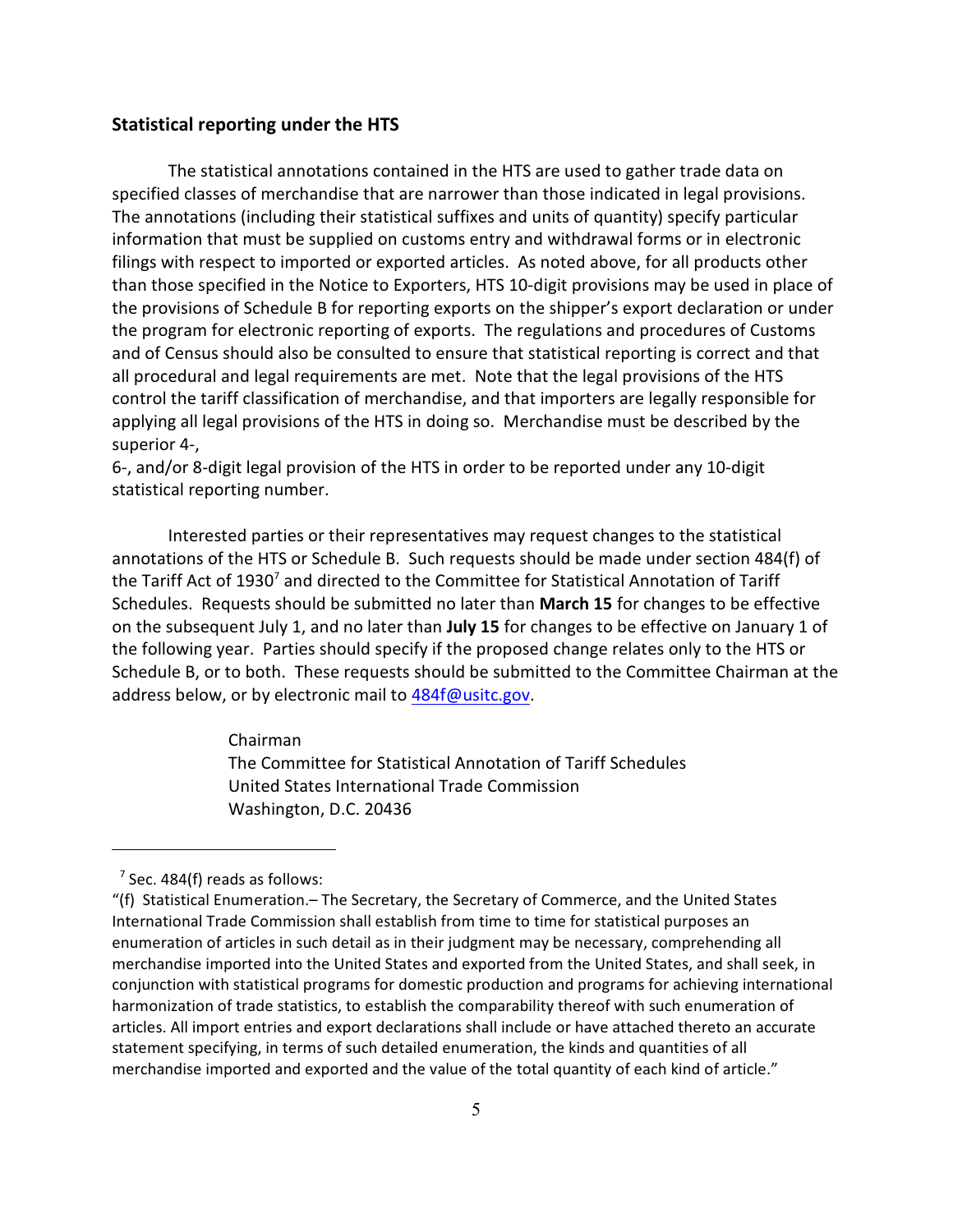Each request filed with the Committee should indicate precisely the nature of each desired change. The exact proposed language of any category to be inserted, modified, or deleted (including any relevant units of quantity) along with detailed reasons for the request should be submitted. Confidential business information should not be submitted to the Committee. For requests relating to imported products, the requestor should provide the names of importers and foreign manufacturers (when known) that are associated with the articles in question and should indicate the countries from which the articles are being imported. Comparable information about exporters and domestic manufacturers should be supplied for a request pertaining only to exports. A proposed statistical category under which three (3) or fewer importers or exporters would likely report shipments generally will not be approved, in order to avoid the disclosure of confidential business information.

The Committee has adopted changes effective July 1, 2016, that will pertain to the effective period, renewal, deletion, and reinstatement of 10-digit statistical reporting numbers and other provisions:

Initial period.–With respect to any new statistical provision of the HTS or Schedule B (whether for a statistical note or statistical reporting number(s)) for which any request is submitted on or after January 1, 2016, and as to which the Committee grants the request in whole or in part, with or without modifications, the effective period of such action shall be for an initial period of five (5) years starting on the date on which the provisions so approved are inserted in the HTS or in Schedule B, unless the requestor specifies that an effective period of fewer than five (5) years is being sought.

Renewal requests.–*First renewal request*.–If the original requestor (or a successor party in interest) of a provision described in the preceding paragraph desires that the provision(s) so implemented should continue in effect for a second five-year period, that person or party must file a renewal request stating that the provision(s) approved or other action taken by the Committee should be retained in effect for such second period. Such a renewal request should be filed by the date that is not later than five (5) years after the date on which the Committee granted the original request in whole or in part, with or without modifications. The request may seek further modifications in the covered provisions for Committee consideration. Such a renewal request will normally be granted, subject to the criteria then in effect for new statistical reporting numbers, unless zero trade has been reported under any such statistical reporting number during the five (5) years following implementation.

 *Further renewal requests*.–Additional renewal requests must be filed for any such provision to continue in effect for a third five-year period or for any succeeding period, to be filed by the date that is not later than five years from the date on which the Committee granted the immediately prior request for renewal. The requester may request renewal of any statistical category for a shorter period of time (i.e., for a set period of fewer than five years as specified in such a request). Any such renewal